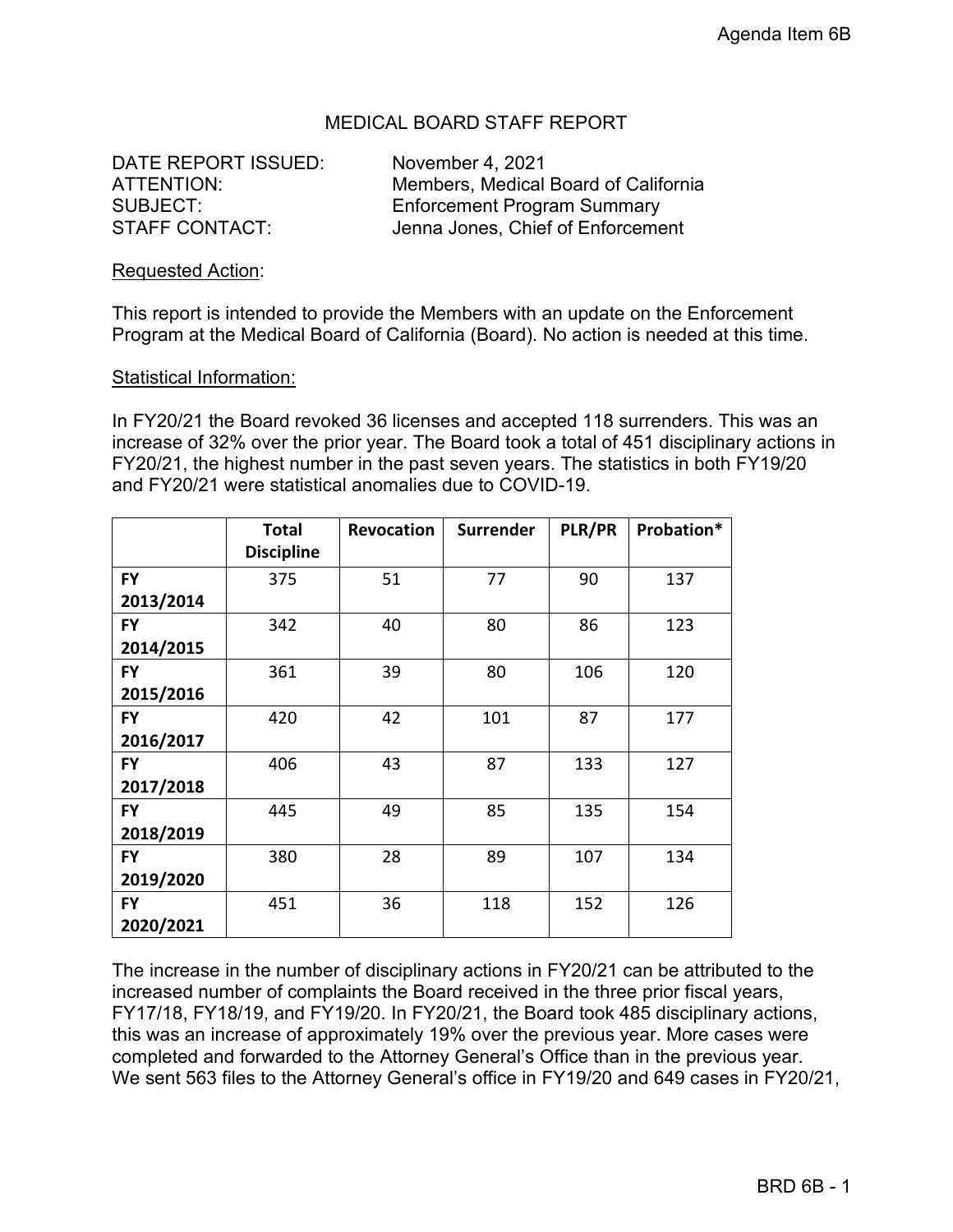an increase of 15%. All types of disciplinary action were up in FY20/21, with an increase in accusations filed 24% over the previous year.

It is reasonable to expect that as more cases were resolved or referred to the Attorney General's Office, up 19% from the previous year, the number of Public Reprimands (PR) would also increase. The number of PRs rose significantly between FY19/20 and FY20/21, 42%, but when comparing the numbers of PRs issued in previous years, FY17/18 and FY18/19, the increase in FY20/21 was a 12% or 14% increase, respectively. There has been no change in the rationale for determining when the Board will offer a PR.

|              | <b>Received</b> |
|--------------|-----------------|
| FY 2013/2014 | 8,329           |
| FY 2014/2015 | 8,267           |
| FY 2015/2016 | 8,679           |
| FY 2016/2017 | 9,619           |
| FY 2017/2018 | 10,888          |
| FY 2018/2019 | 11,407          |
| FY 2019/2020 | 10,868          |
| FY 2020/2021 | 10,103          |

### Expert Reviewer Program:

There are currently 592 active experts in the Board's expert database. Expert program analysts receive monthly reports of experts with expiring contracts and utilize this information to renew contracts. Expert program analysts routinely process billing submitted by experts and work with HQIU and Deputy Attorney General staff to provide assistance selecting an expert for cases assigned to their units. Expert reviewer training was held via WebEx on October 16<sup>th</sup>. Advertisement for the following specialties were in the Board's July 2021 Newsletter:

- Addiction Medicine with added certification in Family or Internal or **Psychiatry**
- Clinical Genetics
- Colon/Rectal Surgery
- **Dermatology**
- **Family Medicine**
- **Gastroenterology**
- Hematology
- Neurological Surgery
- **Neurology**
- Obstetrics and Gynecology (with added expertise in Gynecologic **Oncology**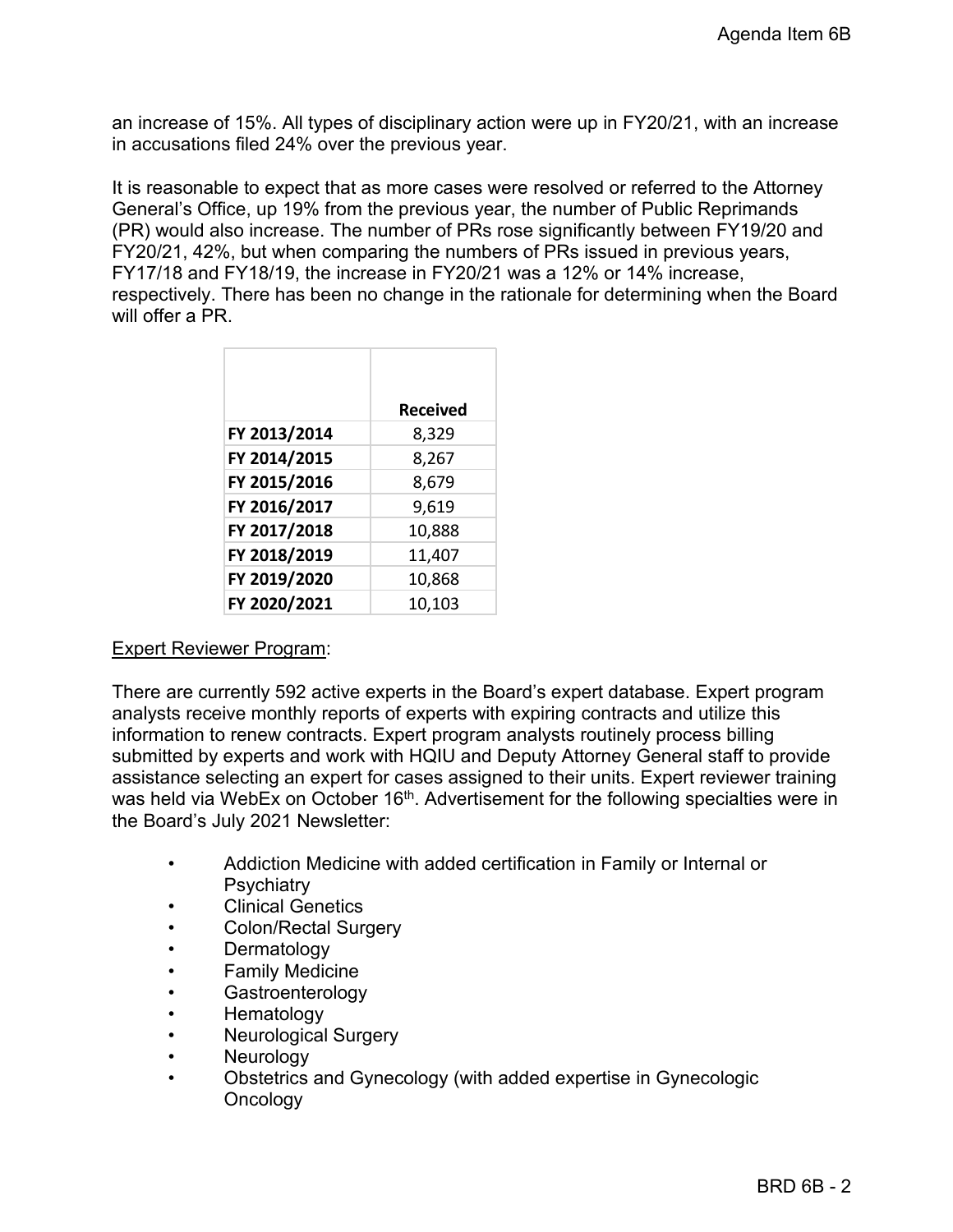- Orthopaedic Surgery
- Pathology (preferably from: Orange, Riverside, Sacramento, San Bernardino, San Diego, San Francisco, and Ventura Counties)
- Pain Medicine
- Pediatric Gastroenterology
- Pediatric Surgery
- Pediatric Cardiac Surgery
- Pediatric Critical Care
- Pediatric Pulmonology
- Plastic Surgery
- Psychiatry (Forensic and Addiction)
- Radiation Oncology
- Surgery (General and Endocrine Surgery)
- Thoracic and Cardiac Surgery
- Urology (General and Gender Reassignment)
- Vascular Surgery
- Midwife Reviewer

### Central Complaint Unit:

The average number of days to initiate a complaint in the Central Complaint Unit (CCU) is 5 days for the first quarter of FY 2021-2022, which is within the timeframe mandated by Business and professions Code section 129(b). The average days to complete the processing of a complaint in CCU for the first quarter of FY 2021-2022 is 85 days. CCU staff and management continue to work diligently to reduce the aging of all complaint types.

CCU currently has two vacant Management Services Technician (MST) positions, one vacant part-time Associate Governmental Program Analyst (AGPA), and one vacant full-time AGPA position. The vacant MST positions are due to employees accepting promotional opportunities with other agencies. The part-time AGPA vacancy is due to the employee leaving state service and the full-time AGPA vacancy is due to the employee accepting a promotion to fill the SSMI vacancy. The AGPA positions were advertised, and applications are being reviewed to schedule interviews. Interviews for the vacant MST positions were conducted and management is working with human resources to finalize pending hiring clearances.

The medical consultant program receives a monthly report of consultants with expiring contracts and utilize this information to renew contracts. Medical consultant program staff continue assigning cases that require specialty review to consultants, follow up on cases checked out to consultants for 30 days or more, and routinely process billing submitted by consultants. Advertisement for the following specialties were in the Board's July 2021 newsletter:

- Cardiac Surgery
- Colon and Rectal Surgery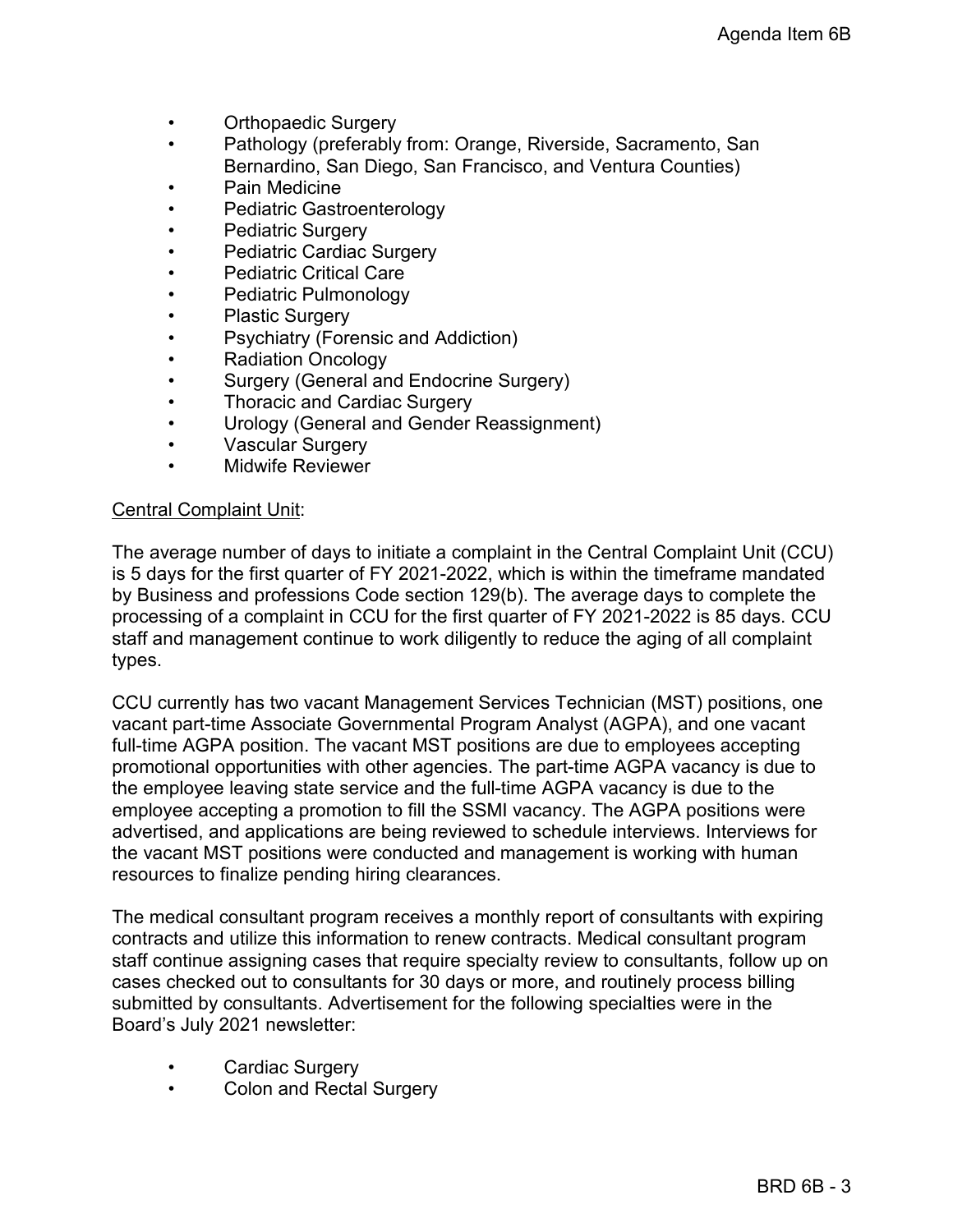- **Dermatology**
- Gynecology
- Interventional Cardiology
- Interventional Radiology
- Neonatal/Perinatal
- Neurological Surgery
- Pain Medicine
- Plastic Surgery
- Thoracic Surgery
- Vascular Surgery

#### Complaint Investigation Office:

These findings are for physician and surgeon cases for the date range of 7/1/2021 through 9/30/2021.

The Complaint Investigation Office (CIO) non-sworn special investigators currently has a unit caseload of 183 cases which breaks down into approximately 28 cases each (CIO is no longer processing 801 cases on behalf of CCU). In order to determine the average, we excluded Rashya's position and counted Lauren Nickel as 1/2 position, resulting in 6.5 total positions.

Since the last enforcement summary, CIO has closed 63 cases and transmitted 20 cases to the Attorney General's Office – 9 criminal conviction cases, 5 malpractice cases, 6 vaccination exemption cases, and 5 petitions for reinstatement. Additionally, the CIO referred 3 cases to the Board's Cite and Fine Program and no cases for a PLR.

### Discipline Coordination Unit:

The Discipline Coordination Unit (DCU) currently has one vacant Associate AGPA position. Interviews have been conducted and management anticipates extending a conditional offer the week of October 25, 2021.

The vacant Office Technician (OT) position mentioned in the last Enforcement Summary has been filled and the incumbent reported to work on August 23, 2021.

DCU management and staff continue to work on updates to the procedure manual and needed documents, while also working to file administrative actions timely.

### **Probation Unit:**

The Probation Unit currently has two vacant Inspector positions, one in Cerritos and one in Fresno. Interviews for both vacancies have been conducted and management is working with human resources to determine eligibility for the top candidates.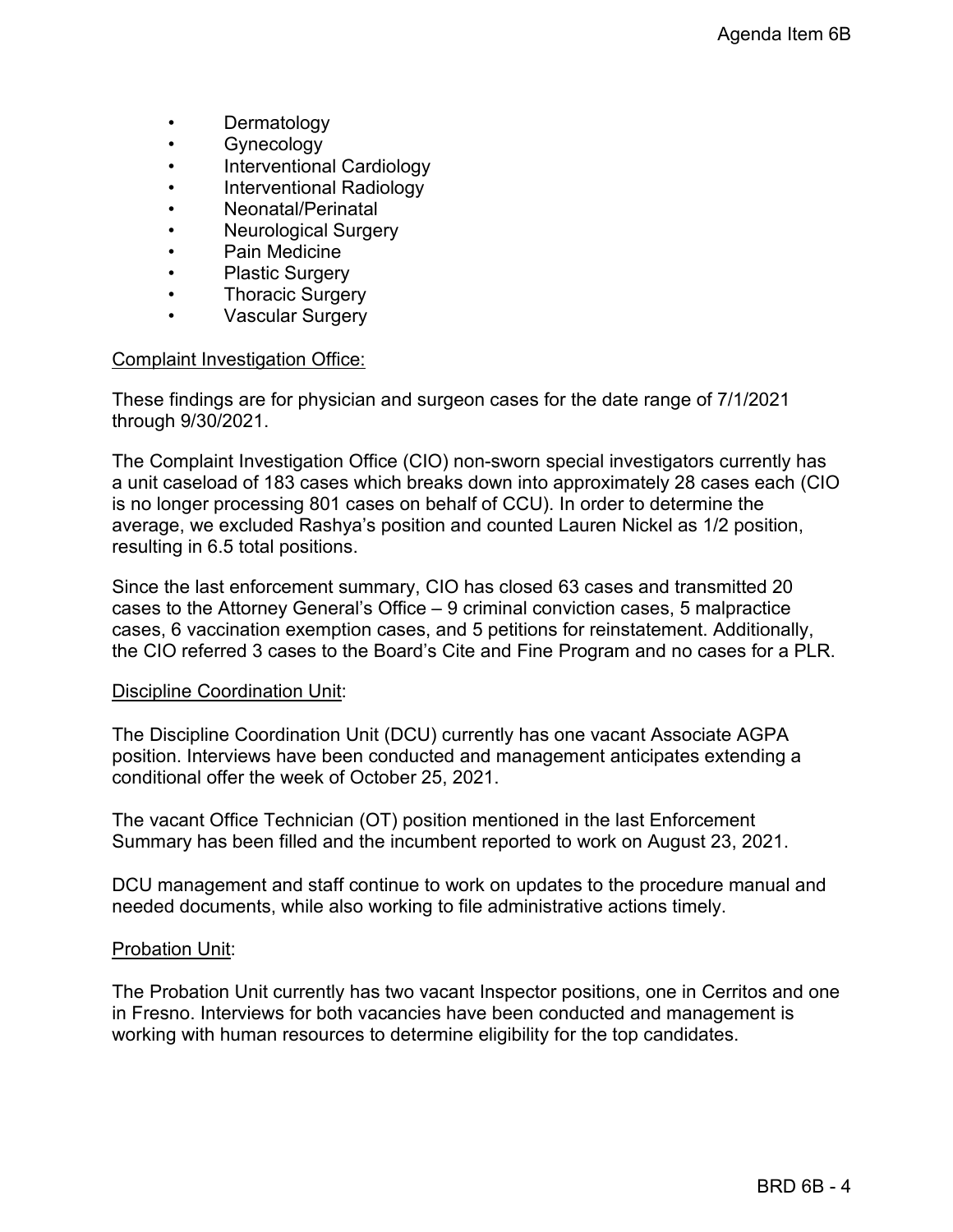Probation Inspectors continue to telework but have returned to conducting quarterly interviews at work sites when possible. If a face-to-face interview at a work site is not feasible due to COVID-19, interviews are conducted via MS Teams.

During this quarter, four Petitions to Revoke Probation and three Accusations/Petitions to Revoke Probation have been transmitted to the Attorney General's Office. Four petitions to Revoke Probation and four Accusations/Petitions to Revoke Probation have been filed.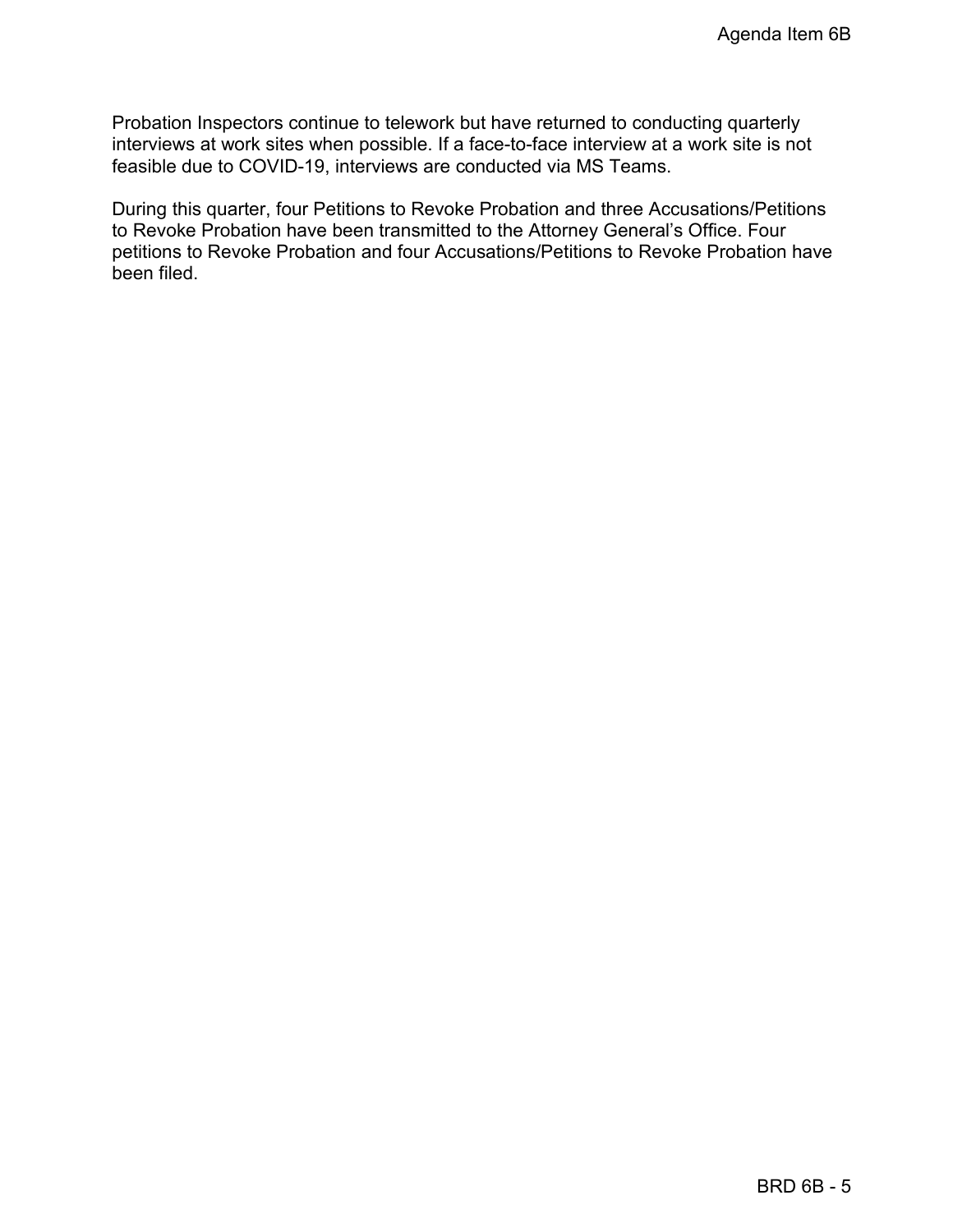

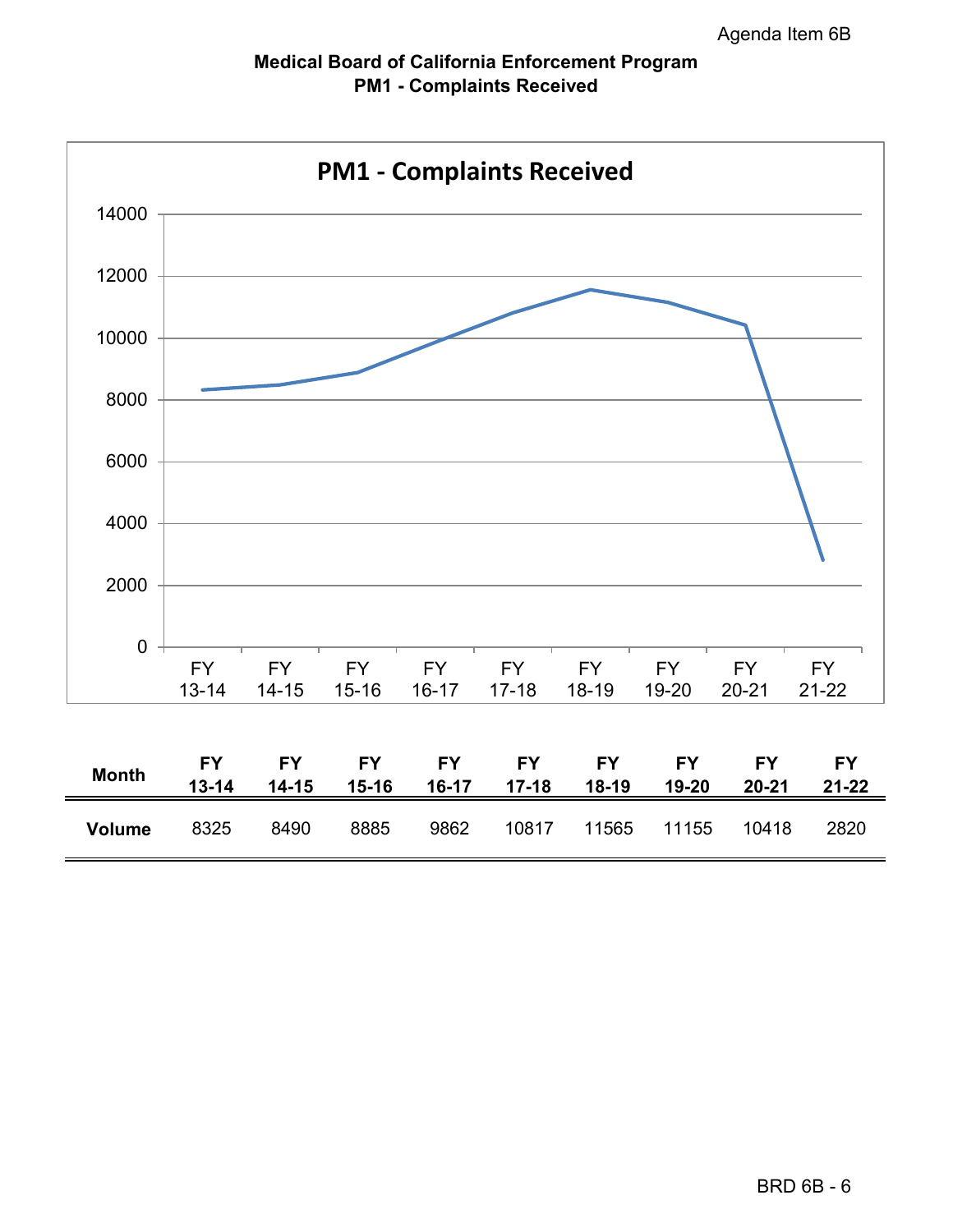### **Medical Board of California Enforcement Program PM2 - Complaint Initiation Timeframe**

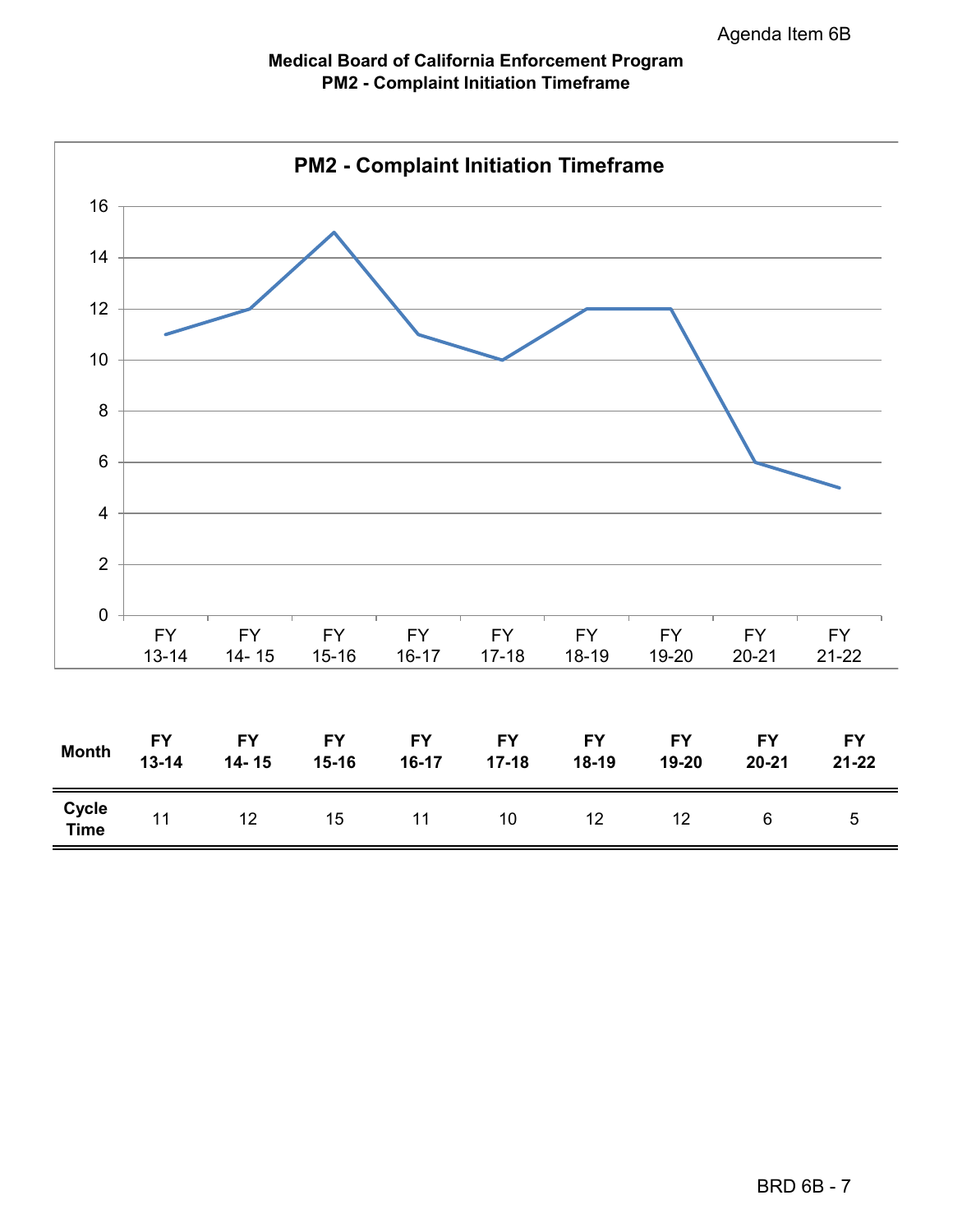### **Medical Board of California Enforcement Program Average Days to Complete Complaints in the Central Complaint Unit**

| Quarter   | <b>Fiscal Year</b><br>$17 - 18$ | <b>Fiscal Year</b><br>$18 - 19$ | <b>Fiscal Year</b><br>19-20 | <b>Fiscal Year</b><br>$20 - 21$ | <b>Fiscal Year</b><br>$21 - 22$ |
|-----------|---------------------------------|---------------------------------|-----------------------------|---------------------------------|---------------------------------|
| Quarter 1 | 90                              | 138                             | 163                         | 164                             | 85                              |
| Quarter 2 | 90                              | 140                             | 153                         | 137                             |                                 |
| Quarter 3 | 94                              | 146                             | 152                         | 130                             |                                 |
| Quarter 4 | 98                              | 151                             | 157                         | 122                             |                                 |



Average Days to Complete Complaints in Complaint Unit includes complaints resolved by Complaint Unit and Complaint Unit processing days for cases completed at field investigation.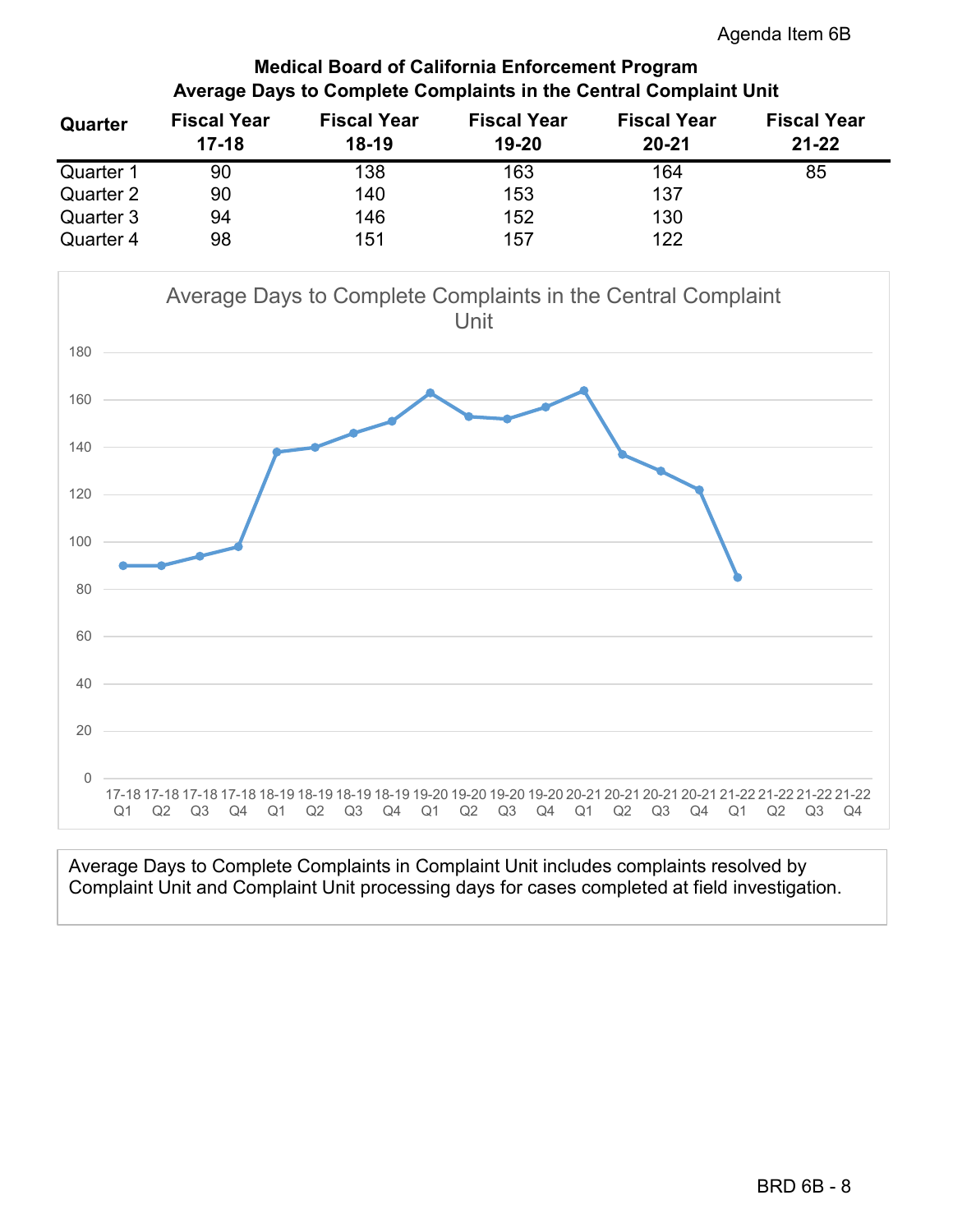### **Medical Board of California Enforcement Program Average Days to Complete Investigations in Complaint Investigations Office**

| Quarter   | <b>Fiscal Year</b><br>$17-18$ | <b>Fiscal Year</b><br>$18-19$ | <b>Fiscal Year</b><br>19-20 | <b>Fiscal Year</b><br>$20 - 21$ | <b>Fiscal Year</b><br>$21 - 22$ |
|-----------|-------------------------------|-------------------------------|-----------------------------|---------------------------------|---------------------------------|
| Quarter 1 | 336                           | 306                           | 172                         | 236                             | 370                             |
| Quarter 2 | 303                           | 293                           | 165                         | 253                             |                                 |
| Quarter 3 | 305                           | 270                           | 169                         | 319                             |                                 |
| Quarter 4 | 315                           | 258                           | 179                         | 351                             |                                 |



Investigation processing days are from the date case was assigned to Complaint Investigation Office (CIO) Investigator by Complaint Unit until closure or referral (does not include Complaint Unit processing days for complaints completed at CIO). Includes physician and surgeon data only.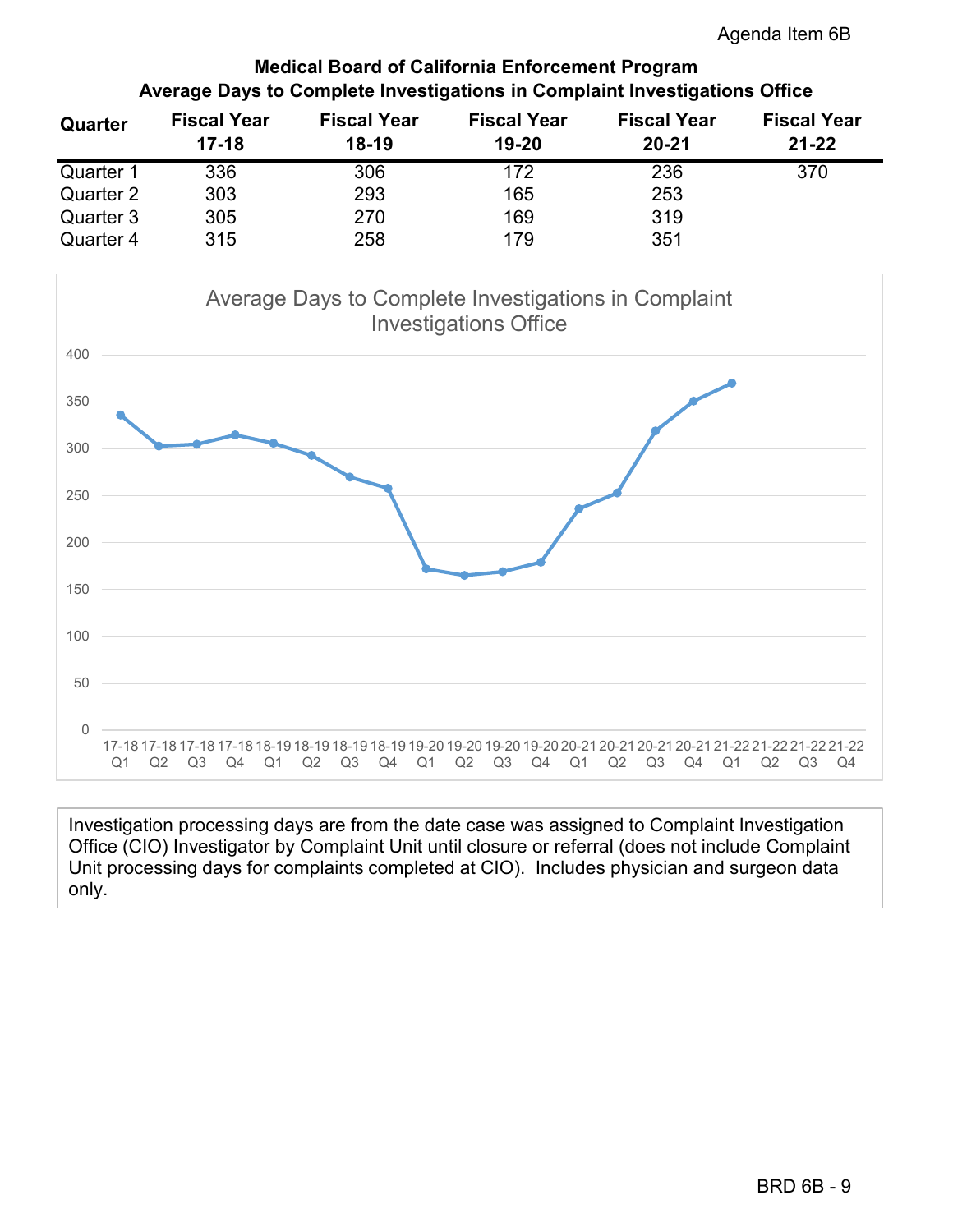### **Medical Board of California Enforcement Program Average Days to Complete Investigations in HQIU**

| Quarter   | <b>Fiscal Year</b><br>$17 - 18$ | <b>Fiscal Year</b><br>$18 - 19$ | <b>Fiscal Year</b><br>19-20 | <b>Fiscal Year</b><br>$20 - 21$ | <b>Fiscal Year</b><br>$21 - 22$ |
|-----------|---------------------------------|---------------------------------|-----------------------------|---------------------------------|---------------------------------|
| Quarter 1 | 520                             | 523                             | 584                         | 574                             | 608                             |
| Quarter 2 | 530                             | 512                             | 587                         | 565                             |                                 |
| Quarter 3 | 505                             | 538                             | 569                         | 585                             |                                 |
| Quarter 4 | 509                             | 547                             | 548                         | 584                             |                                 |



Effective 7/1/18 investigation processing days are from the date the case was referred to HQIU until closure or referral (this does not include Complaint Unit processing days for complaints completed at HQIU). This includes post-investigation processing time by HQIU, and review time by the Attorney General and Board after the investigation is completed, which is an average of 8 days through September 2021. Includes physician and surgeon data only.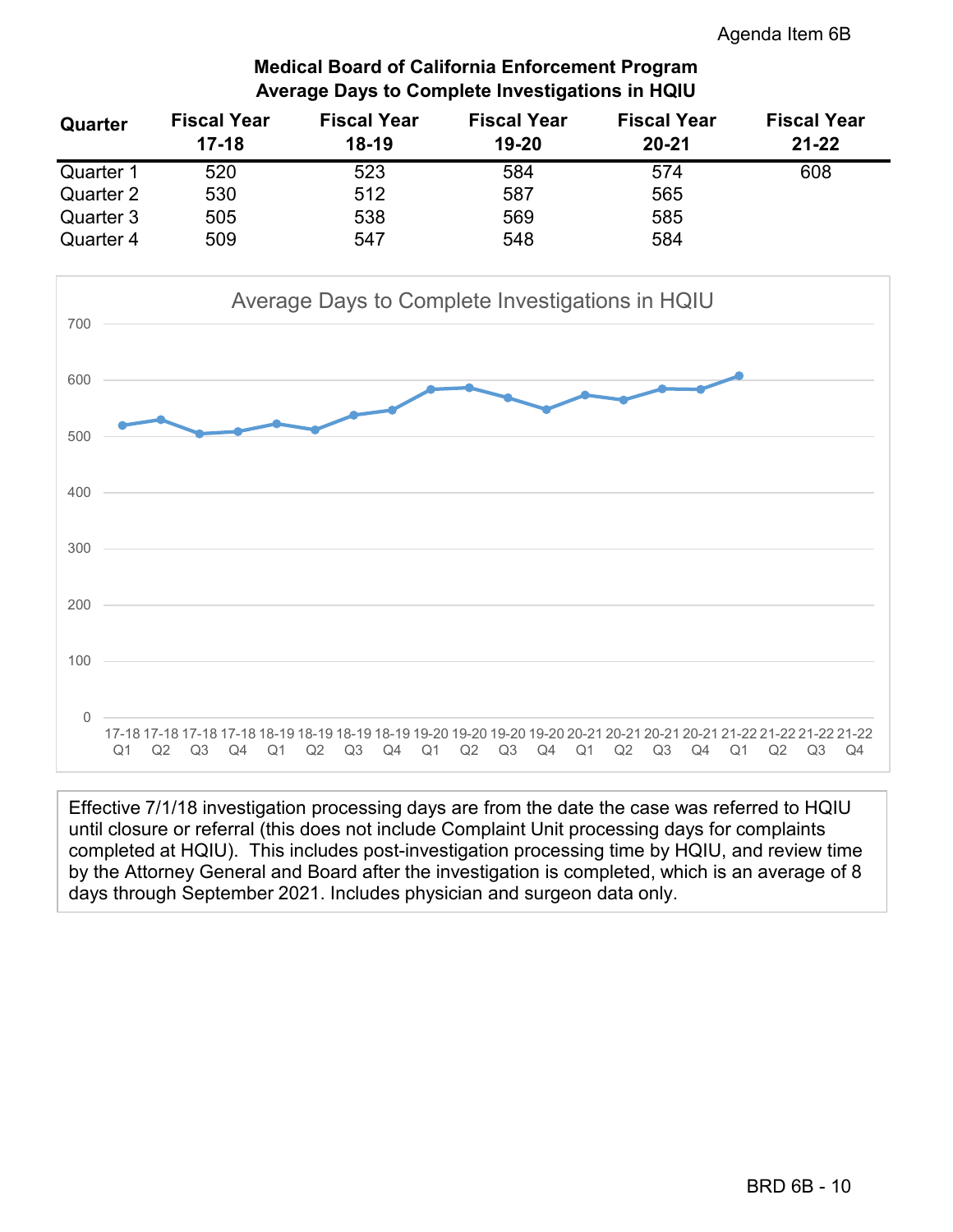## **California Enforcement Program Average HQIU Investigation Days by Case Type**

| <b>Case Type by Fiscal Year</b> | $17 - 18$ | $18 - 19$ | 19-20 | $20 - 21$ | $21 - 22$ |
|---------------------------------|-----------|-----------|-------|-----------|-----------|
| Overall                         | 509       | 548       | 548   | 584       | 608       |
| Gross Negligence/Incompetence   | 549       | 597       | 561   | 588       | 614       |
| Inappropriate Prescribing       | 564       | 548       | 665   | 651       | 689       |
| <b>Unlicensed Activity</b>      | 450       | 482       | 529   | 659       | 573       |
| Sexual Misconduct               | 493       | 494       | 426   | 460       | 457       |
| <b>Mental/Physical Illness</b>  | 399       | 460       | 481   | 476       | 589       |
| Self-Abuse of Drugs/Alcohol     | 528       | 413       | 417   | 416       | 690       |
| Fraud                           | 328       | 661       | 469   | 560       | 581       |
| Conviction of a Crime           | 396       | 585       | 528   | 444       | 536       |
| <b>Unprofessional Conduct</b>   | 504       | 565       | 492   | 483       | 557       |

Effective 7/1/18 investigation processing days are from the date the case was referred to HQIU until closure or referral (this does not include Complaint Unit processing days for complaints completed at HQIU). This includes post-investigation processing time by HQIU, and review time by the Attorney General and Board after the investigation is completed, which is an average of 8 days through September 2021. Includes physician and surgeon data only.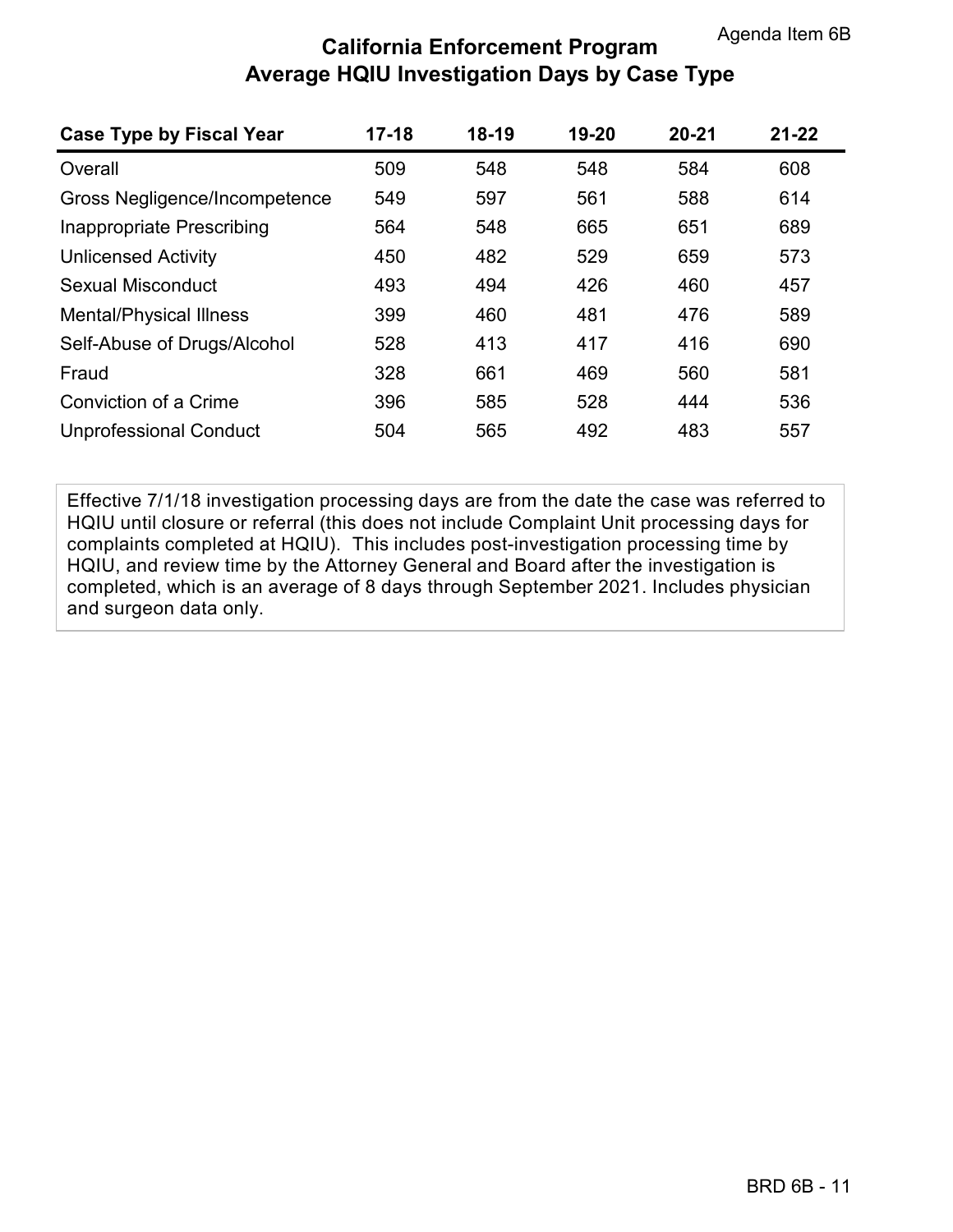### **Medical Board of California Enforcement Program Average Days to File Administrative Charges Prepared by the Office of the Attorney General**

| Quarter   | <b>Fiscal Year</b><br>$17-18$ | <b>Fiscal Year</b><br>$18-19$ | <b>Fiscal Year</b><br>19-20 | <b>Fiscal Year</b><br>$20 - 21$ | <b>Fiscal Year</b><br>$21 - 22$ |
|-----------|-------------------------------|-------------------------------|-----------------------------|---------------------------------|---------------------------------|
| Quarter 1 | 59                            | 69                            | 83                          | 99                              | 88                              |
| Quarter 2 | 63                            | 66                            | 90                          | 110                             |                                 |
| Quarter 3 | 64                            | 66                            | 87                          | 108                             |                                 |
| Quarter 4 | 63                            | 67                            | 89                          | 100                             |                                 |



Average Days to File Formal Charges are the days from the date the case is referred to the AG's Office until formal charges are filed. Includes physician and surgeon data only.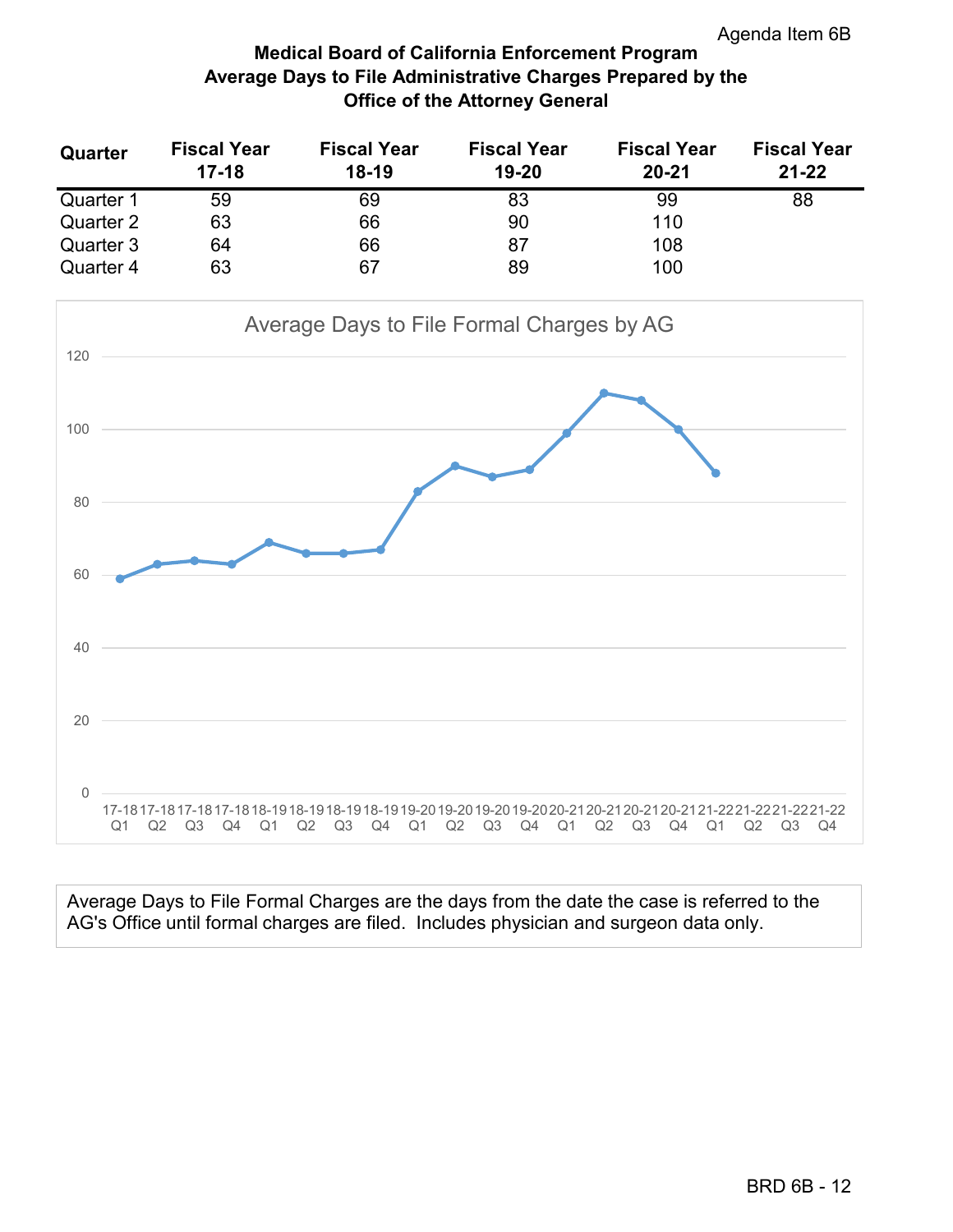### **ENFORCEMENT TIMEFRAMES**

| <b>Fiscal Year</b>                                                                                                                 | $17 - 18$ <sup>1</sup><br>Average | $17 - 181$<br>Median | $18-19$<br>Average | 18-19<br>Median | 19-20<br>Average | 19-20<br><b>Median</b> | 20-21<br>Average | $20 - 21$<br><b>Median</b> | $20-21^2$<br>Average | $20-21^2$<br>Median |
|------------------------------------------------------------------------------------------------------------------------------------|-----------------------------------|----------------------|--------------------|-----------------|------------------|------------------------|------------------|----------------------------|----------------------|---------------------|
| <b>COMPLAINT PROCESSING</b>                                                                                                        | 98                                | 58                   | 151                | 122             | 157              | 111                    | 122              | 54                         | 85                   | 42                  |
| INVESTIGATION PROCESSING - MBC -<br>CIO (Complaint Investigation Office)                                                           | 316                               | 251                  | 258                | 127             | 179              | 133                    | 351              | 283                        | 370                  | 346                 |
| INVESTIGATION PROCESSING - HOIU<br>(Health Quality Investigation Unit)                                                             | 510                               | 483                  | 547                | 502             | 548              | 517                    | 584              | 585                        | 608                  | 649                 |
| <b>TOTAL MBC &amp; HOIU DAYS</b>                                                                                                   | 119                               | 68                   | 179                | 141             | 171              | 127                    | 143              | 68                         | 108                  | 50                  |
| <b>TOTAL MBC &amp; HQIU YEARS</b>                                                                                                  | 0.33                              | 0.19                 | 0.49               | 0.39            | 0.47             | 0.35                   | 0.39             | 0.19                       | 0.30                 | 0.14                |
| AG PREP - Attorney General Preparation for<br>Accusation/Petition to Revoke/Accusation &<br>Petition to Revoke/Statement of Issues | 63                                | 51                   | 67                 | 55              | 89               | 70                     | 100              | 72                         | 88                   | 73                  |
| POST - Accusation/Petition to<br>Revoke/Accusation & Petition to<br>Revoke/Statement of Issues                                     | 322                               | 285                  | 333                | 311             | 369              | 345                    | 384              | 351                        | 373                  | 352                 |
| ACCUSATION DECLINED BY AG                                                                                                          | 114                               | 19                   | 53                 | 32              | 48               | 29                     | 45               | 30                         | 48                   | 34                  |
| <b>TOTAL AG DAYS</b>                                                                                                               | 327                               | 286                  | 339                | 312             | 374              | 354                    | 470              | 447                        | 469                  | 446                 |
| <b>TOTAL AG YEARS</b>                                                                                                              | 0.90                              | 0.78                 | 0.93               | 0.85            | 1.02             | 0.97                   | 1.29             | 1.22                       | 1.28                 | 1.22                |
| <b>TOTAL MBC &amp; AG DAYS</b>                                                                                                     | 926                               | 939                  | 1016               | 1057            | 1090             | 1110                   | 1129             | 1193                       | 1066                 | 1093                |
| <b>TOTAL MBC &amp; AG YEARS</b>                                                                                                    | 2.54                              | 2.57                 | 2.78               | 2.90            | 2.99             | 3.04                   | 3.09             | 3.27                       | 2.92                 | 2.99                |

Years calculated using 365 days per year

 $1$  Effective 7/1/18 investigation processing days are from the date the case was referred to HQIU for investigation until

closure or referral (this does not include Complaint Unit processing days for complaints completed at HQIU).

<sup>2</sup> Data through 9/30/21.

Includes physican and surgeon data only.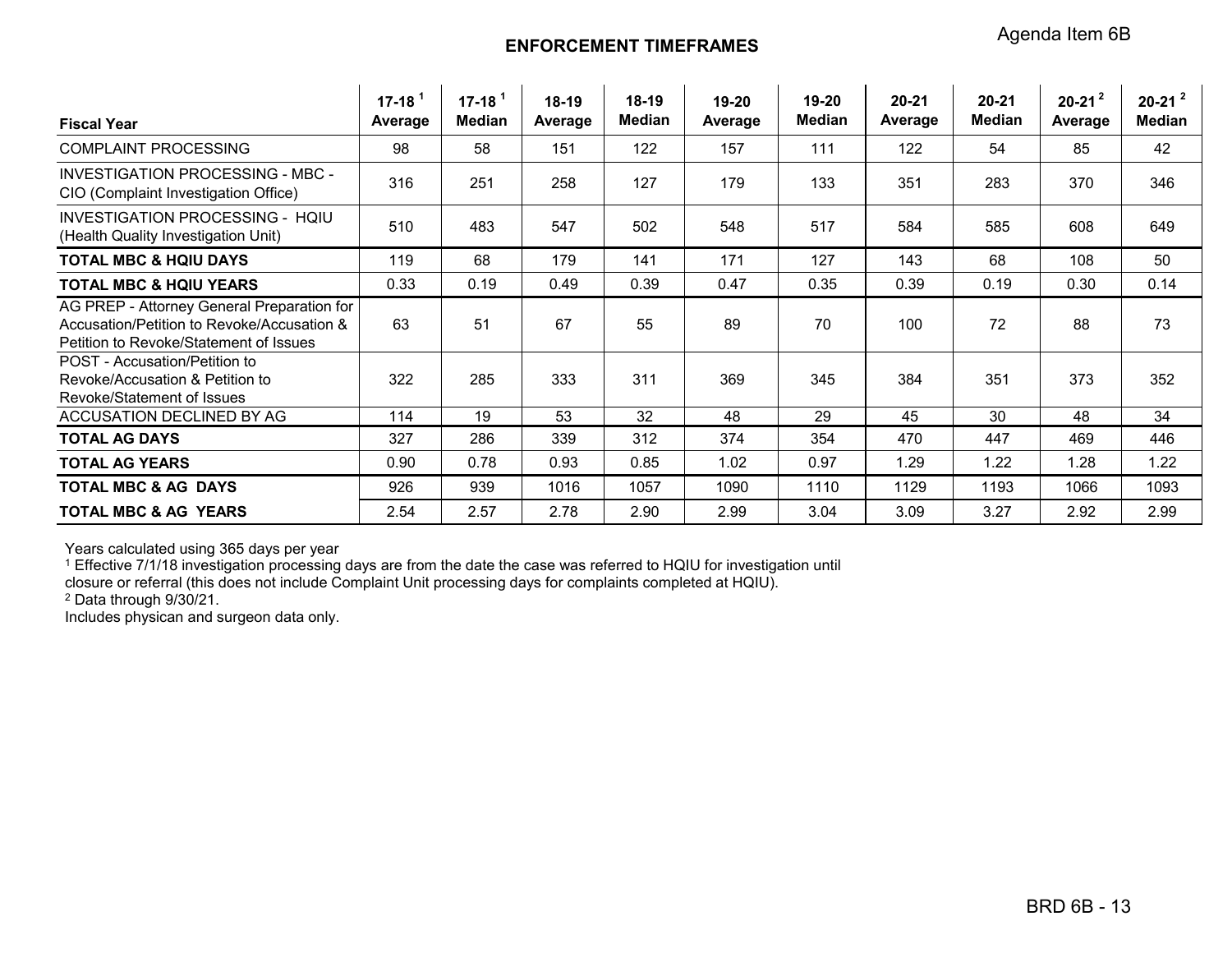|                                                                      |                          |                          |                          | Pending Enforcement Caseload Summary <sup>1</sup><br>Data Current as of 10/20/2021 |      |                |                 |         |                 |                                 |                             |          |                           |
|----------------------------------------------------------------------|--------------------------|--------------------------|--------------------------|------------------------------------------------------------------------------------|------|----------------|-----------------|---------|-----------------|---------------------------------|-----------------------------|----------|---------------------------|
|                                                                      | $0 - 3$<br><b>Months</b> | $4 - 6$<br><b>Months</b> | $7 - 9$<br><b>Months</b> | $10 - 12$<br><b>Months</b>                                                         | Year |                | 2 Years 3 Years | 4 Years | Over 4<br>Years | <b>Total by</b><br><b>Group</b> | Previous<br>Quarter<br>Data | Variance | $\frac{0}{0}$<br>Variance |
| <b>Central Complaint Unit</b>                                        | ,323                     | 689                      | 425                      | 62                                                                                 | 33   |                | 0               | 0       | 0               | 2,533                           | 2,284                       | 249      | 11%                       |
| <b>Complaint Investigation Unit</b>                                  | 51                       | 38                       | 25                       | 10                                                                                 | 33   | 15             | 0               | 0       | 0               | 172                             | 179                         | $-7$     | $-4%$                     |
| <b>Health Quality Investigation Unit</b>                             | 146                      | 214                      | 212                      | 178                                                                                | 422  | 205            |                 | 0       | 0               | 1,378                           | 1,501                       | $-123$   | $-8%$                     |
| <b>Completed Investigations Awaiting</b><br>Disposition <sup>2</sup> | 15                       |                          | $\Omega$                 | $\Omega$                                                                           | 0    | 0              | 0               | 0       | 0               | 16                              | 24                          | $-8$     | $-33%$                    |
| <b>Citation and Fine Desk</b>                                        | 33                       | 31                       | 31                       | 5                                                                                  | 144  | 11             | $\Omega$        |         | 0               | 256                             | 256                         | 0        | 0%                        |
| <b>Out-of-State Desk</b>                                             | 46                       | 12                       | 3                        | $\Omega$                                                                           | 3    | $\Omega$       | 0               | 0       | 0               | 64                              | 40                          | 24       | 60%                       |
| AG Services <sup>3</sup>                                             | 21                       | 17                       | 11                       | 4                                                                                  | 5    | $\Omega$       | $\Omega$        | 0       | 0               | 58                              | 59                          | $-1$     | $-2%$                     |
| AG-Pre <sup>4</sup>                                                  | 103                      | 35                       | 16                       | 17                                                                                 | 53   | $\overline{ }$ | 11              |         |                 | 244                             | 249                         | $-5$     | $-2%$                     |
| AG-Post <sup>5</sup>                                                 | 87                       | 86                       | 88                       | 68                                                                                 | 84   | 14             | 6               | 5       | $\overline{2}$  | 440                             | 427                         | 13       | 3%                        |
| <b>Total by Age</b>                                                  | 1,825                    | 1,123                    | 811                      | 344                                                                                | 777  | 253            | 18              |         | 3               | 5,161                           | 5,019                       | 142      | 3%                        |

<sup>1</sup> Includes physician and surgeon data only.

<sup>2</sup> Represents the number of completed investigations returned by HQIU to the Board for review and determination of outcome.

 $\rm{^{3}}$  AG Services includes petitions to compel, subpoena enforcement, and referrals for citation appeals.

<sup>4</sup> AG-Pre includes cases transmitted to the AG but the Accusation/Petition to Revoke/Accusation & Petition to Revoke/Statement of Issues is not yet filed.

<sup>5</sup> AG-Post includes Accusation/Petition to Revoke/Accusation & Petition to Revoke/Statement of Issues that have been filed.

\* Probation Monitoring caseload removed at the request of the Board.